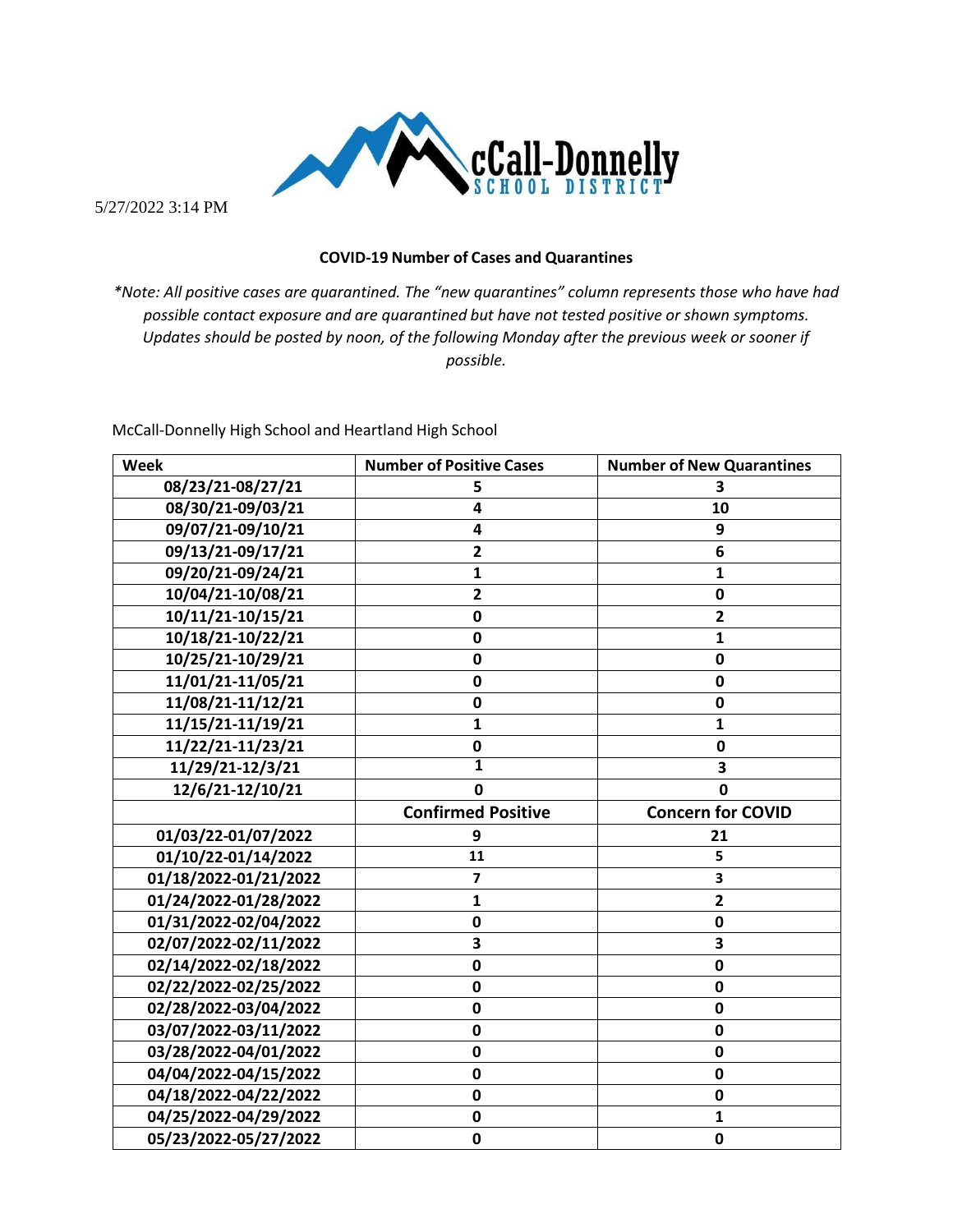## Payette Lakes Middle School

| Week                  | <b>Number of Positive Cases</b> | <b>Number of New Quarantines</b> |
|-----------------------|---------------------------------|----------------------------------|
| 08/23/21-08/27/21     | $\overline{2}$                  | 1                                |
| 08/30/21-09/03/21     | $\mathbf{1}$                    | 3                                |
| 09/07/21-09/10/21     | 4                               | 6                                |
| 09/13/21-09/17/21     | $\mathbf{2}$                    | 10                               |
| 09/20/21-09/24/21     | $\mathbf{1}$                    | 8                                |
| 10/04/21-10/08/21     | $\overline{2}$                  | 5                                |
| 10/11/21-10/15/21     | 0                               | $\mathbf 0$                      |
| 10/18/21-10/22/21     | 3                               | 4                                |
| 10/25/21-10/29/21     | $\mathbf{1}$                    | $\mathbf{1}$                     |
| 11/01/21-11/05/21     | $\mathbf 0$                     | $\mathbf{1}$                     |
| 11/08/21-11/12/21     | $\mathbf{1}$                    | $\pmb{0}$                        |
| 11/15/21-11/19/21     | 1                               | $\mathbf{1}$                     |
| 11/22/21-11/23/21     | 0                               | 0                                |
| 11/29/21-12/3/21      | 4                               | 3                                |
| 12/6/21-12/10/21      | 0                               | 0                                |
|                       | <b>Confirmed Positive</b>       | <b>Concern for COVID</b>         |
| 01/03/22-01/07/2022   | 7                               | 23                               |
| 01/10/22-01/14/2022   | 12                              | 17                               |
| 01/18/2022-01/21/2022 | $\overline{\mathbf{z}}$         | 5                                |
| 01/24/2022-01/28/2022 | $\mathbf{1}$                    | 4                                |
| 01/31/2022-02/04/2022 | 0                               | 5                                |
| 02/07/2022-02/11/2022 | $\mathbf{1}$                    | $\mathbf{2}$                     |
| 02/14/2022-02/18/2022 | 0                               | $\mathbf{1}$                     |
| 02/22/2022-02/25/2022 | 0                               | $\pmb{0}$                        |
| 02/28/2022-03/04/2022 | 0                               | $\mathbf 0$                      |
| 03/07/2022-03/11/2022 | $\mathbf 0$                     | $\pmb{0}$                        |
| 03/28/2022-04/01/2022 | 0                               | $\pmb{0}$                        |
| 04/04/2022-04/15/2022 | 0                               | $\mathbf 0$                      |
| 04/18/2022-04/22/2022 | $\mathbf 0$                     | $\mathbf 0$                      |
| 04/25/2022-04/29/2022 | 0                               | $\pmb{0}$                        |
| 05/23/2022-05/27/2022 | $\mathbf{1}$                    | 1                                |
|                       |                                 |                                  |
|                       |                                 |                                  |
|                       |                                 |                                  |
|                       |                                 |                                  |
|                       |                                 |                                  |
|                       |                                 |                                  |
|                       |                                 |                                  |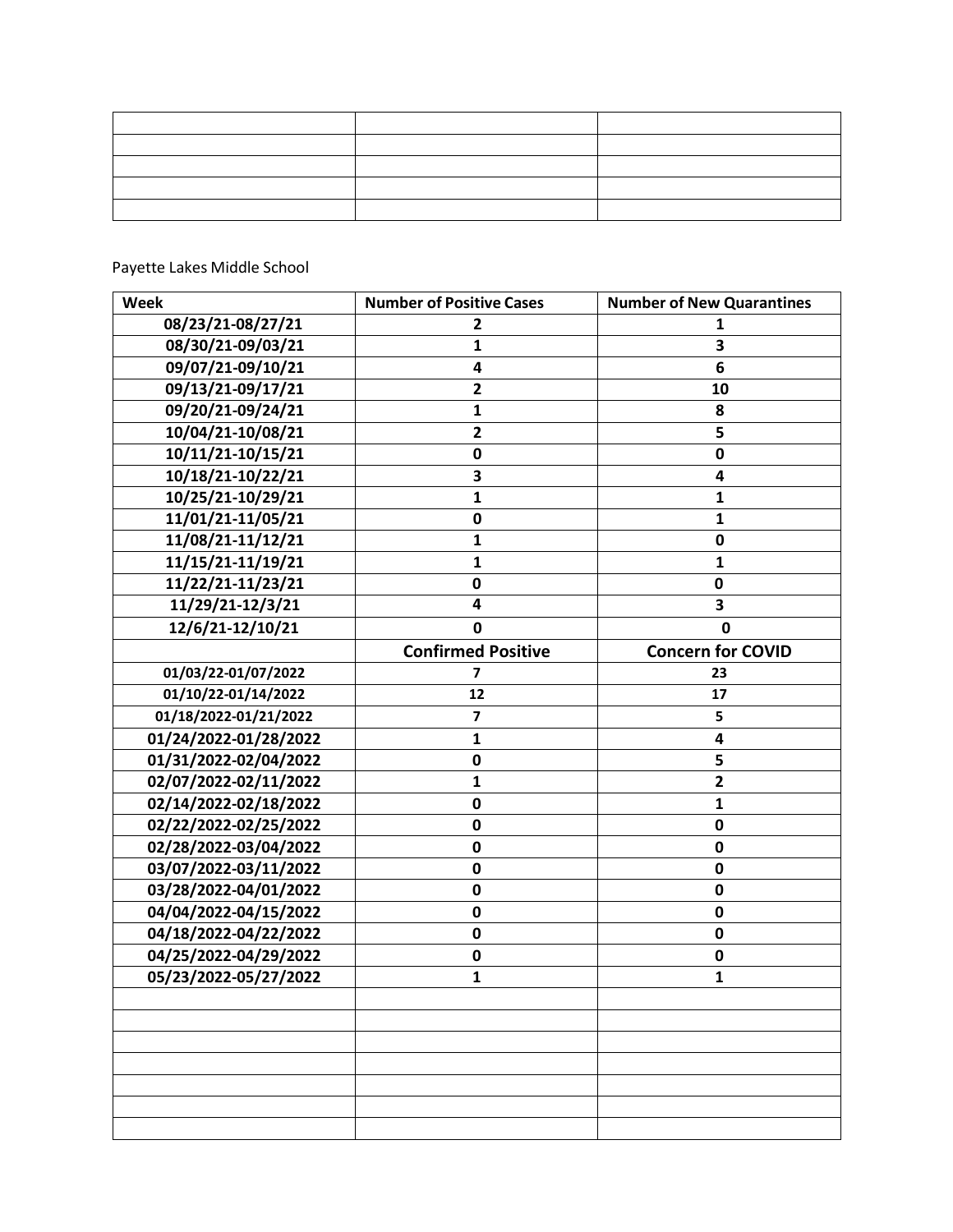## Barbara Morgan Elementary

| Week                  | <b>Number of Positive Cases</b> | <b>Number of New Quarantines</b> |
|-----------------------|---------------------------------|----------------------------------|
| 08/23/21-08/27/21     | 3                               | 1                                |
| 08/30/21-09/03/21     | $\overline{\mathbf{2}}$         | 3                                |
| 09/07/21-09/10/21     | 4                               | 6                                |
| 09/13/21-09/17/21     | $\overline{2}$                  | 3                                |
| 09/20/21-09/24/21     | $\mathbf{1}$                    | 5                                |
| 10/04/21-10/08/21     | $\mathbf{1}$                    | 8                                |
| 10/11/21-10/15/21     | 1                               | $\mathbf{2}$                     |
| 10/18/21-10/22/21     | $\overline{\mathbf{2}}$         | $\overline{\mathbf{3}}$          |
| 10/25/21-10/29/21     | 8                               | 5                                |
| 11/01/21-11/05/21     | 0                               | $\overline{2}$                   |
| 11/08/21-11/12/21     | 3                               | 1                                |
| 11/15/21-11/19/21     | 0                               | $\mathbf{2}$                     |
| 11/22/21-11/23/21     | 1                               | $\overline{2}$                   |
| 11/29/21-12/3/21      | 1                               | 1                                |
| 12/6/21-12/10/21      | 0                               | $\mathbf 0$                      |
|                       | <b>Confirmed Positive</b>       | <b>Concern for COVID</b>         |
| 01/03/22-01/07/2022   | 4                               | 15                               |
| 01/10/22-01/14/2022   | 15                              | 11                               |
| 01/18/2022-01/21/2022 | 4                               | 5                                |
| 01/24/2022-01/28/2022 | 1                               | $\bf{0}$                         |
| 01/31/2022-02/04/2022 | 1                               | $\pmb{0}$                        |
| 02/07/2022-02/11/2022 | 3                               | $\mathbf 0$                      |
| 02/14/2022-02/18/2022 | $\mathbf 0$                     | $\mathbf 0$                      |
| 02/22/2022-02/25/2022 | 0                               | 0                                |
| 02/28/2022-03/04/2022 | 1                               | $\mathbf{1}$                     |
| 03/07/2022-03/11/2022 | $\pmb{0}$                       | $\pmb{0}$                        |
| 03/28/2022-04/01/2022 | 0                               | $\pmb{0}$                        |
| 04/04/2022-04/15/2022 | 0                               | $\mathbf 0$                      |
| 04/18/2022-04/22/2022 | 1                               | $\pmb{0}$                        |
| 04/25/2022-04/29/2022 | 1                               | 0                                |
| 05/23/2022-05/27/2022 | 1                               | 5                                |
|                       |                                 |                                  |
|                       |                                 |                                  |
|                       |                                 |                                  |
|                       |                                 |                                  |
|                       |                                 |                                  |
|                       |                                 |                                  |
|                       |                                 |                                  |
|                       |                                 |                                  |